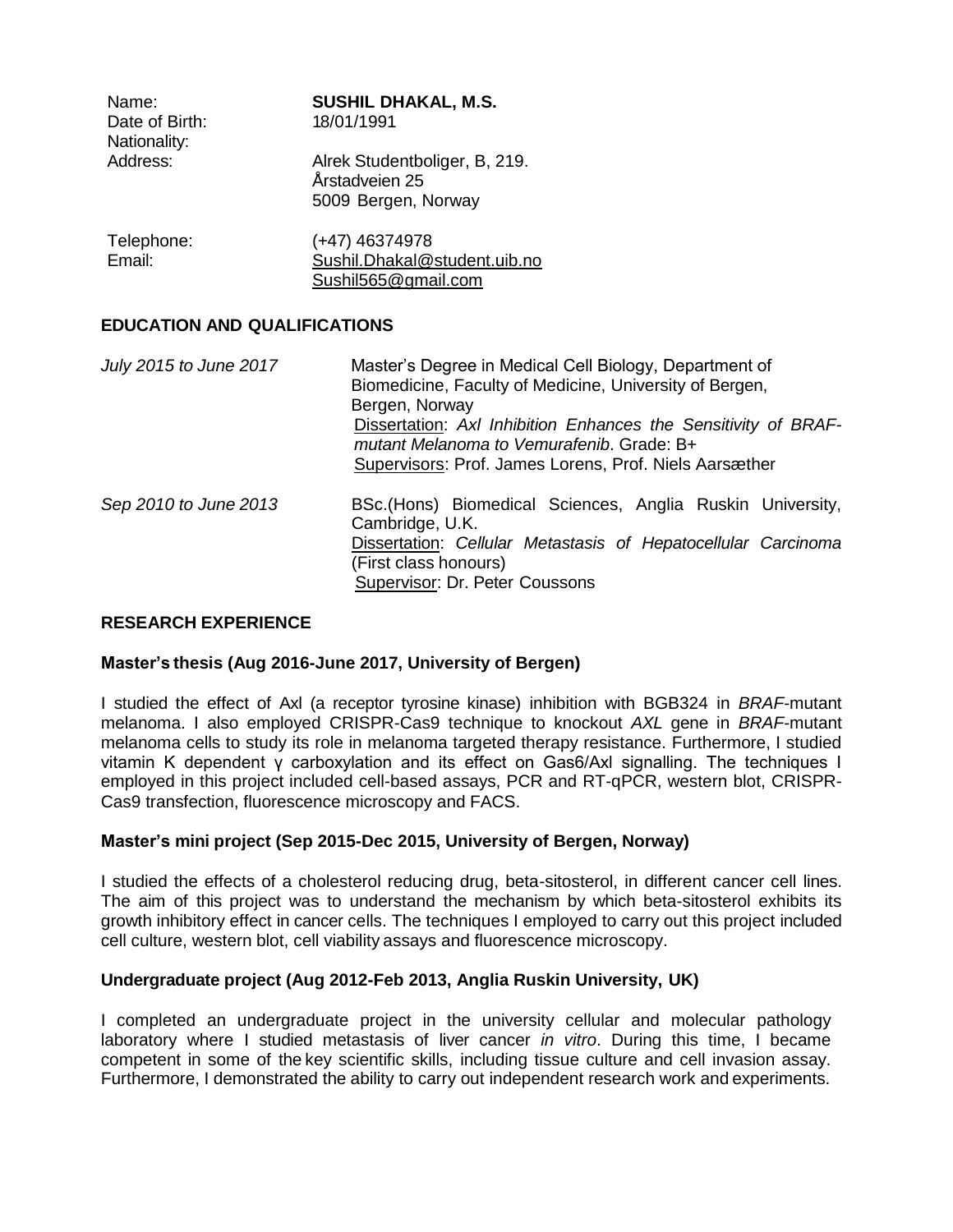### **PROFESSIONAL MEMBERSHIP**

Student member of the Institute of Biomedical science (IBMS), UK

### **PROFESSIONAL TRAINING**

- ❖ Aug 2016: Certified for the completion of Animal Science Course; University of Bergen, Norway.
- ❖ Aug 2016: Summer school in current techniques in drug development; University of Turku, Finland.
- ❖ Aug 2014 to Sep 2014: Summer school with 4 weeks training (lab rotation) in infection, immunity, cancer and regeneration; Hanover Biomedical Research School, Germany, (6 ECTS credits, funded by DAAD).
- ❖ Dec 2012 to Feb 2013: Certified for the completion of hands on training in molecular biology techniques including extraction, amplification and electrophoresis of DNA/RNA samples, restriction digestion, ligation of DNA fragments, short term lymphocyte culture, karyotyping; Kathmandu Centre for Genomics and Research Laboratory, Nepal.

#### **WORK EXPERIENCE**

*Dec 2013 to Jan 2015* Medical laboratory assistant, Motherland hospital, Kathmandu, Nepal

Work under the supervision of medical doctors and specialist biomedical scientists. The responsibilities included sorting specimens, transporting and receiving specimens, and performing limited testing procedures such as urinalysis, blood analysis and loading analysers.

### **PUBLICATIONS**

- ❖ Aflatoxin and liver cancer: an association with food contamination, 2013, Biomedical Scientist, a monthly subscription by the Institute of Biomedical Science (IBMS), UK.
- ❖ T helper 17 cells: roles in the pathogenesis of rheumatoid arthritis, 2013, Biomedical Scientist, the Institute of Biomedical Science (IBMS), UK.

### **PRACTICAL/SCIENTIFIC SKILLS**

PCR, RT-PCR, qPCR, ELISA, enzyme and cell assays, toxicity assays, electrophoresis and western blot, cell sorting and flow cytometry, CRISPR-Cas9 cell transfection by neon system and lipofectamine, bacterial transformation and plasmid course in laboratory animal science

### **COMPUTING AND DATA HANDLING SKILLS**

GraphPad Prism, Microsoft Office, Basic bioinformatics skills